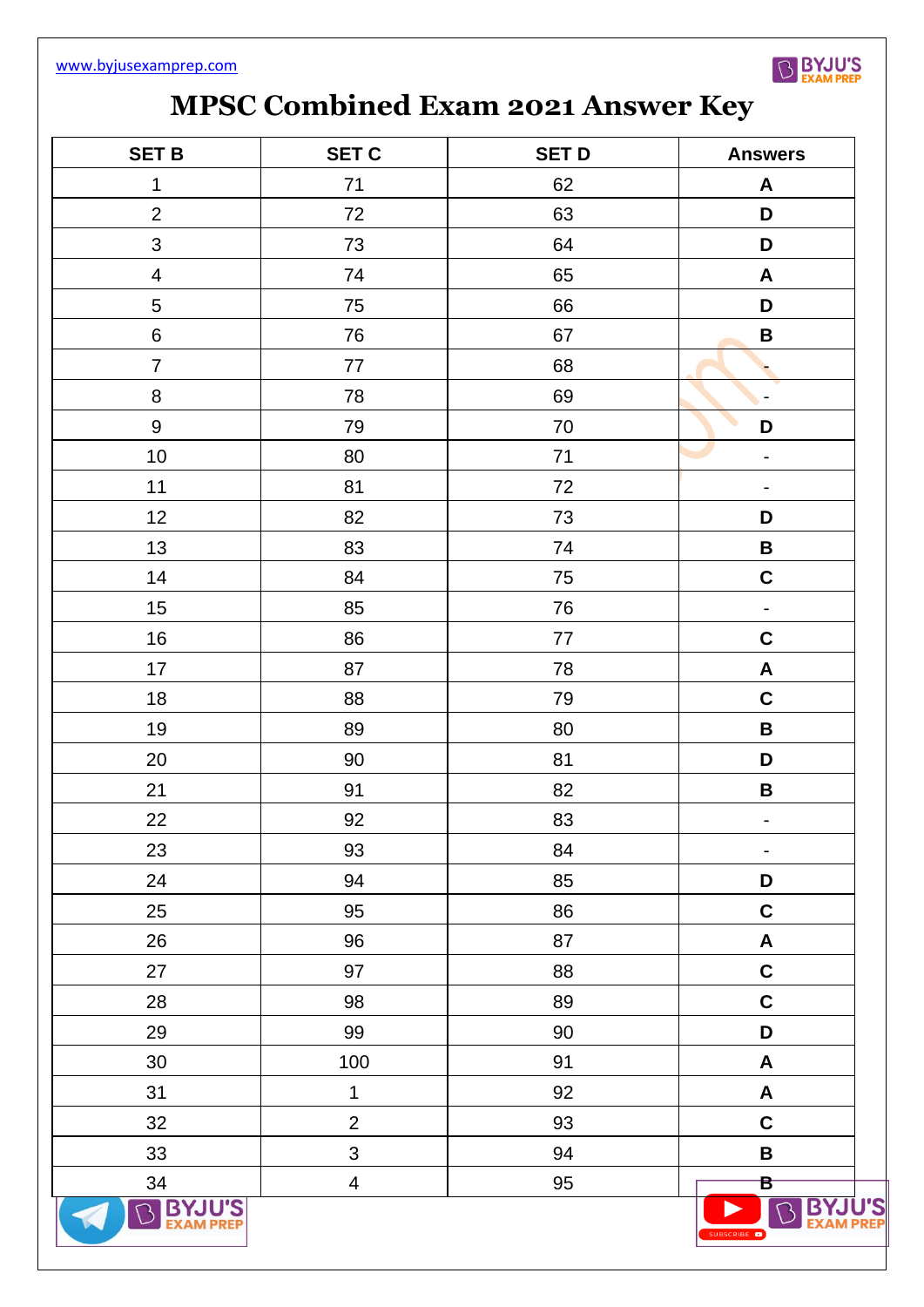[www.byjusexamprep.com](http://www.byjusexamprep.com/)



| $35\,$           | $\sqrt{5}$       | 96                      | D                         |
|------------------|------------------|-------------------------|---------------------------|
| 36               | $\,6$            | 97                      | D                         |
| 37               | $\overline{7}$   | 98                      | $\mathbf C$               |
| 38               | $\bf 8$          | 99                      | $\pmb{\mathsf{A}}$        |
| 39               | $\boldsymbol{9}$ | 100                     | D                         |
| 40               | 10               | $\mathbf 1$             | $\mathbf C$               |
| 41               | $11$             | $\overline{c}$          | $\boldsymbol{\mathsf{A}}$ |
| 42               | 12               | $\mathfrak{S}$          | $\, {\bf B}$              |
| 43               | 13               | $\overline{\mathbf{4}}$ | D                         |
| 44               | 14               | $\mathbf 5$             | B                         |
| 45               | 15               | $\, 6$                  | $\mathbf C$               |
| 46               | 16               | $\overline{7}$          | D                         |
| 47               | $17\,$           | $\bf 8$                 | D                         |
| 48               | 18               | $\boldsymbol{9}$        | D                         |
| 49               | 19               | $10$                    | $\mathbf C$               |
| 50               | 20               | $11$                    | D                         |
| 51               | 21               | 12                      | $\pmb{\mathsf{B}}$        |
| 52               | 22               | 13                      | $\pmb{\mathsf{A}}$        |
| 53               | 23               | 14                      | D                         |
| 54               | 24               | 15                      | $\pmb{\mathsf{A}}$        |
| 55               | 25               | $16\,$                  | $\mathbf C$               |
| 56               | 26               | $17$                    | $\pmb{\mathsf{A}}$        |
| 57               | 27               | 18                      | $\boldsymbol{\mathsf{A}}$ |
| 58               | 28               | $19$                    | $\boldsymbol{\mathsf{A}}$ |
| 59               | 29               | 20                      | D                         |
| 60               | 30 <sup>°</sup>  | 21                      | $\mathbf C$               |
| 61               | 31               | 22                      | $\pmb{\mathsf{A}}$        |
| 62               | 32               | 23                      | $\, {\bf B} \,$           |
| 63               | 33               | 24                      | $\mathbf C$               |
| 64               | 34               | 25                      | D                         |
| 65               | 35               | 26                      | D                         |
| 66               | 36               | 27                      | D                         |
| 67               | 37               | 28                      | $\mathbf C$               |
| 68               | 38               | 29                      | D                         |
| 69               | 39               | 30 <sub>o</sub>         | $\boldsymbol{\mathsf{A}}$ |
| $70\,$           | 40               | 31                      | $\mathbf C$               |
| $71$             | 41               | 32                      |                           |
| <b>EXAM PREP</b> |                  |                         | SUBSCRIBE <b>D</b>        |